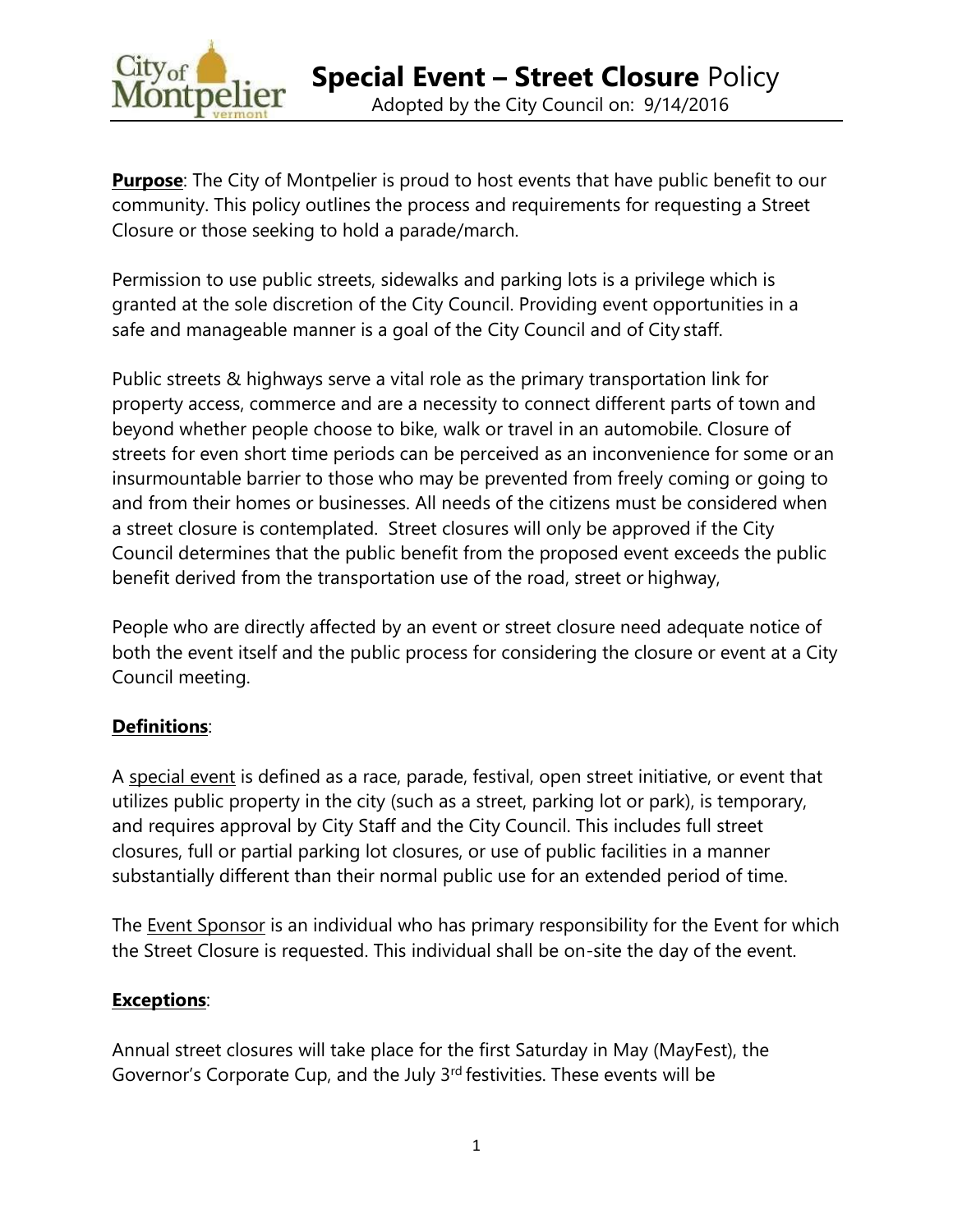

Adopted by the City Council on: 9/14/2016

administratively approved and the City will provide notice to the public of these planned closures.

## **Process**:

Sponsors of a special event in the downtown shall submit a "Street Closure Permit Application" **no later than 45 calendar days** before an event.

Sponsors of a new special event outside of the downtown shall submit an application **no later than 30 calendar days** prior to the planned event. If the event has been held successfully in the past, event sponsors shall submit an **application no later than 7 days prior to the last scheduled City Council meeting before the event date**.

Application forms will be available on the City's website ([www.montpelier-vt.org\)](http://www.montpelier-vt.org/), and at the City Manager's office. Applications for special events shall be submitted to:

> Jhasmine Lamb, City Manager's Office 39 Main Street Montpelier, VT 05602 [jlamb@montpelier-vt.org](mailto:jlamb@montpelier-vt.org)

- 1. All Permit Applications will be posted publicly on a dedicated city webpage [\(www.montpelier-vt.org\)](http://www.montpelier-vt.org/XXXXXXXX) to notify and inform the public.
- 2. Permit applications submitted on a timely basis will have no fee. Applications for downtown events submitted late (less than 45 days) will be assessed a \$50 fee if there is still time to properly process them. There will be no late fee for other events. Applications submitted without sufficient time to review and conduct a public hearing will not be accepted. The City Manager shall make the final determination whether an application can be processed.
- 3. If the street closure request is for State, Main, Langdon, Elm Streets or adjacent parking lots, the City will provide public notification of both the proposed closure and the date the Council will consider this request. The City notice for downtown will be provided to abutters through e-mail to businesses, direct mail to residential addresses, posting on the city website, and social media sites.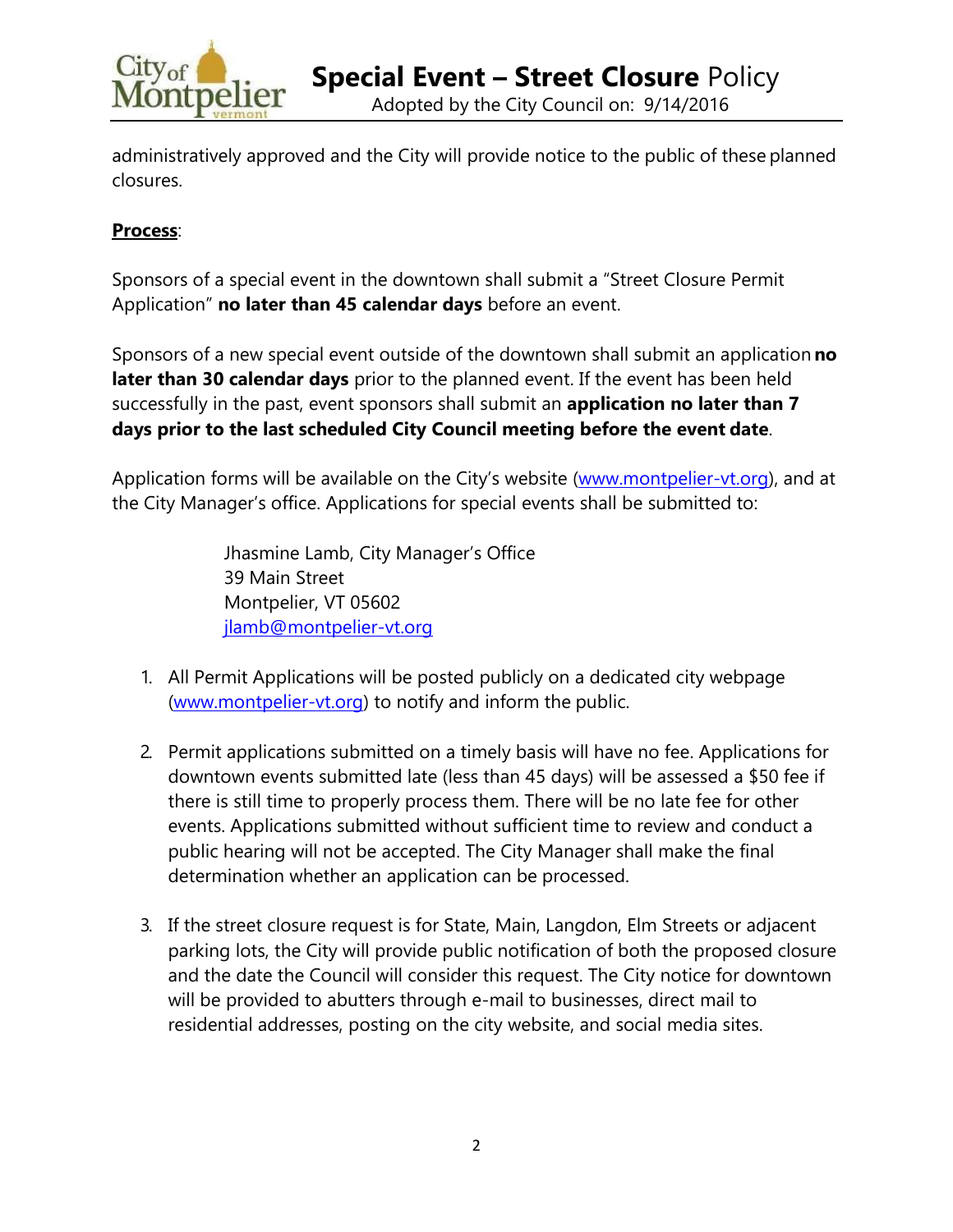

- 4. If any other street closure is requested, the Event Sponsor shall use best efforts to notify abutting property owners, residents, and businesses of both the proposed closure date and the date the Council will consider the request. If the street closing is for other than downtown but the City is a partner or participant, the City will assist with notice by preparing mailings and posting publicly.
- 5. Event Sponsor notice may include a combination of social media notices, written acknowledgements from neighbors, leafletting or direct mail. In advance of the Council meeting the Event Sponsor will be required to certify how they made reasonable attempts to notify abutting residents, businesses, and property owners. In the event that the Council determines that notice was insufficient the Council shall deny the permit.
- 6. Permit Applications must be reviewed and approved by the Police Department, Public Works, the Fire Department, City Manager's Office and Montpelier Alive (if event is within the designated downtown). During this review period, the Event Sponsor may be contacted to answer questions or make additional arrangements in the interest of public safety or public convenience.
- 7. Following the staff review, the request will be placed on a City Council agenda, not later than 9 days in advance of the event, for approval consideration. It is the expectation that the Event Sponsor will be present at this City Council meeting.
- 8. Approved permits will be emailed to the Event Sponsor and the date of the event will be posted on the City-wide calendar at [www.montpelier-vt.org.](http://www.montpelier-vt.org/)

## **Conditions for the Temporary Use of Streets:**

- 1. The Event Sponsor shall post signage on any affected parking meters the night before an approved Street closure, or if no parking meters, signs will be placed on a stake or post of sufficient quantity and placed in suitable locations to provide visual notice.
- 2. Barricades must be placed on State, Main, or Elm by a member of the Montpelier Police Department or Department of Public Works. Barricades and signs shall be placed on other streets by city personnel or coordinated by city personnel with the event sponsor.
- 3. Streets that are allowed to be closed in the Downtown include: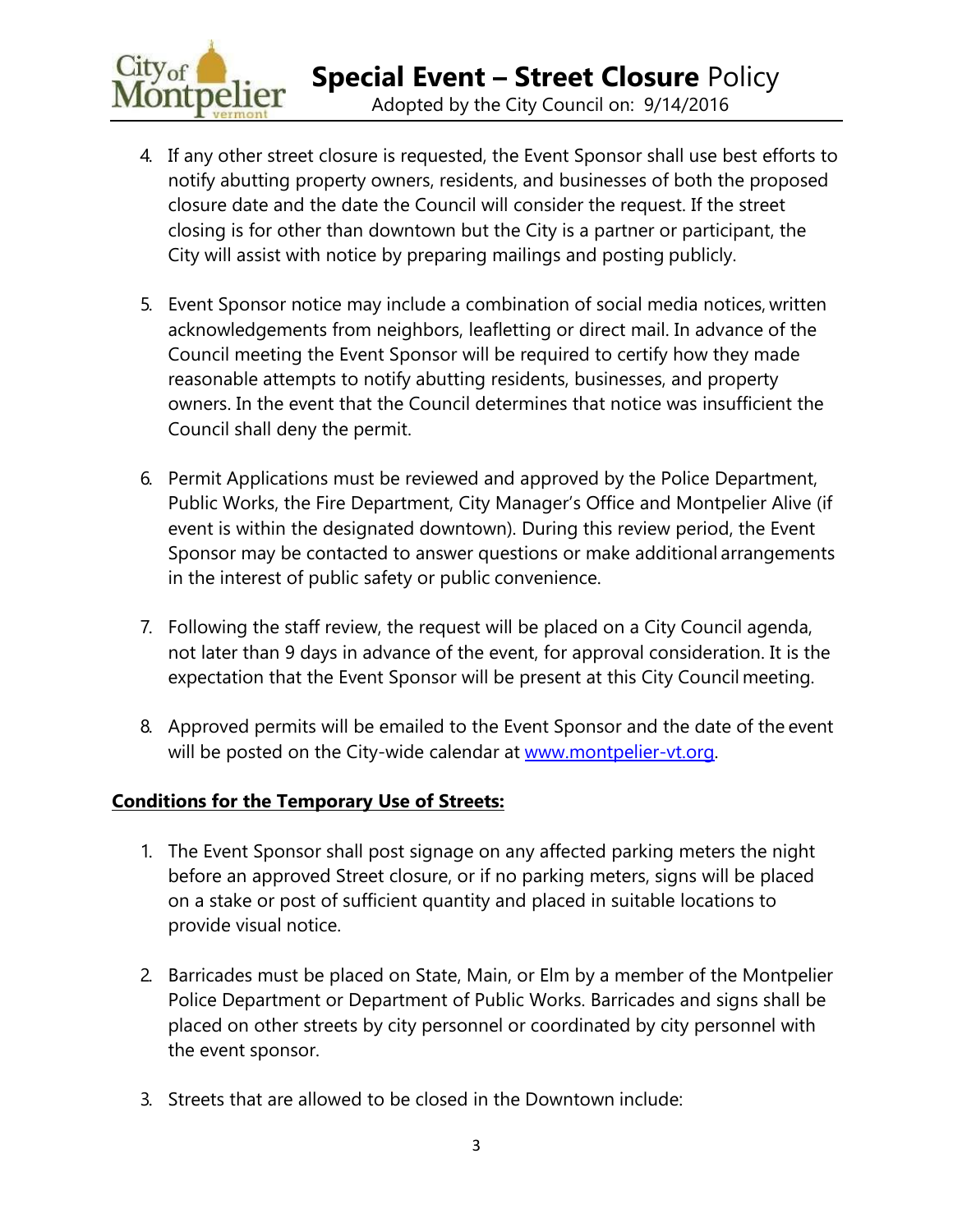

Adopted by the City Council on: 9/14/2016

- $\circ$  State Street Main to Elm or Taylor to Bailey Ave (with the exception of July 3 rd.)
- o Langdon Street
- o Elm Street between State and School
- o Main St (State Route 12) for city sponsored parade route only, and not for extended events. Parking Spaces on Main may be closed for events.
- 4. City Ordinance Article VIII Section 11-800 "Drinking in Public Place" is ineffect unless other permits are obtained by Division of Liquor Control
- 5. Permit requests must be received by the City Manager's Office in a timely fashion as outlined above.
- 6. Events must be open to the public. Portions of an event may be closed off to meet Department of Liquor Control requirements.
- 7. No fee may be charged for entrance to an event on a public street, parking lot or property.
- 8. Parades will follow pre-designated and approved routes. Parades along nondesignated routes will be assessed the full cost to the city for supporting the event.
- 9. General liability insurance for Special Events in the downtown must be obtained by the Event Sponsor. Neighborhood events will not require insurance. Insurance requirement for other events will be determined on a case by case basis.
- 10. The temporary use of a public street shall not unnecessarily obstruct or bar public access onto the street. Sidewalks shall remain open at all times for pedestrian use unless specifically noted in the Permit Application.
- 11. During Special Events, there must be a plan in place to ensure public safety vehicles could have access to the Street in the event of an emergency.
- 12. The Event Sponsor shall coordinate public safety needs with Montpelier staff. This includes sharing with them a plan for the physical use of the space toensure passage of emergency vehicles is possible at all times. Important contacts are as follows: